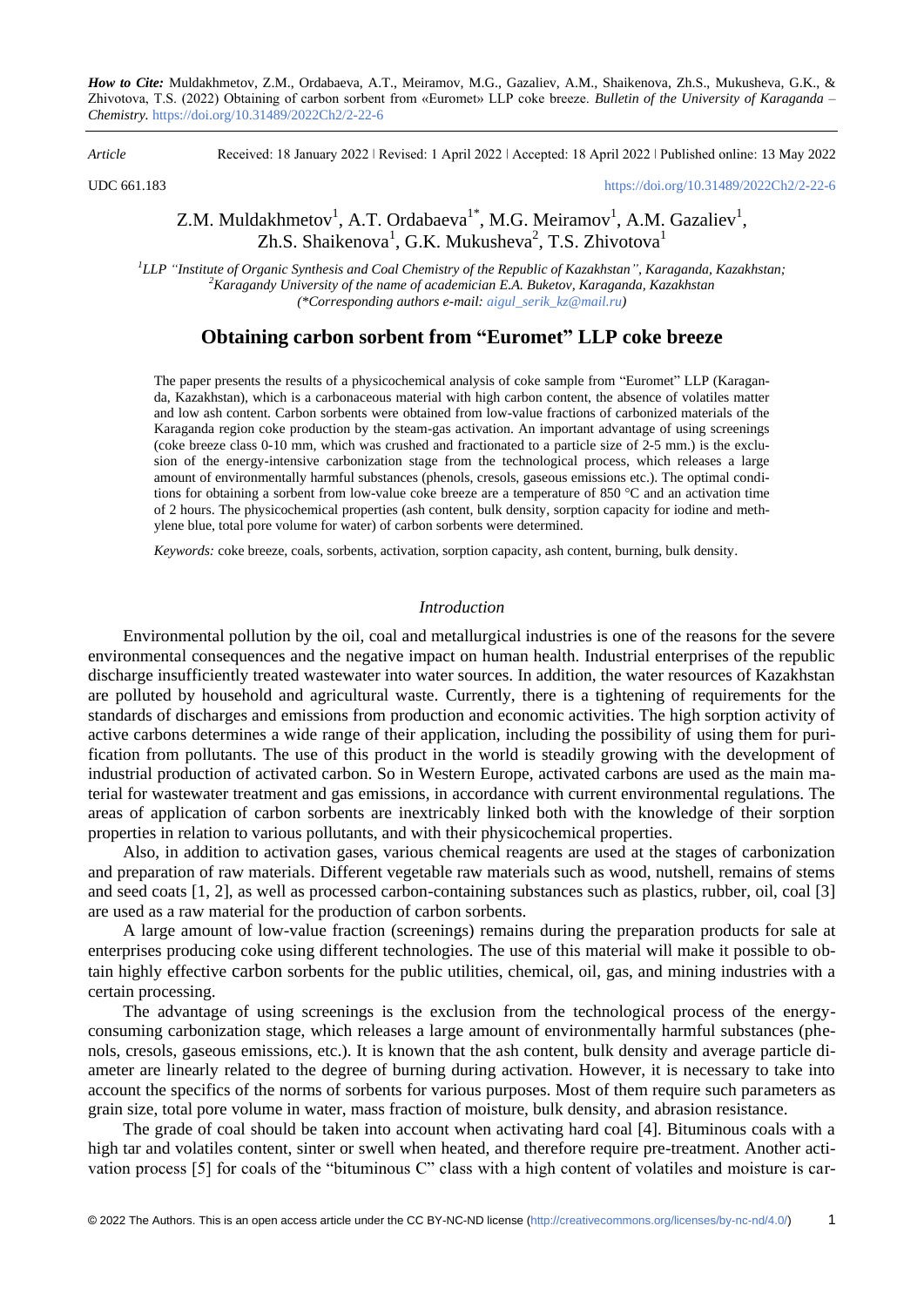ried out on grained raw materials, which are first subjected to drying and preliminary oxidation at 150– 215 °C. Anthracite, which contains significantly less volatiles, can be activated immediately under appropriate conditions. To do this, anthracite is first crushed, the finely dispersed powder is briquetted with a binder, re-crushed, and after sieving into fractions, it is subjected to carbonization and activation. Direct activation of granular anthracite is difficult to implement and requires a long time in conventional rotary kilns. Lowgrade bituminous coals (fat coals) with a relatively high volatile content, which coke poorly and produce grains of low strength, can also be used to produce activated carbons if crushed and washed with dilute mineral acid (hydrochloric, sulfuric or phosphoric). Then after drying, the grains are crushed, the powders are granulated with binders, carbonized and activated [6]. It is possible to activate the products of various stages of molded coke production with gas [7]. Coal-based activated carbons are not produced in Central Kazakhstan. The quality of the finished activated carbon depends on the correctly set technological parameters for the preparation of the initial material, activation modes. At present, the production of activated carbon is promising due to the possibility of obtaining materials with a developed structure for solving various problems, including protection of the biosphere from anthropogenic impact, in nuclear power engineering, and in modern devices for energy storage and transmission. At the same time, the scale of the use of nanoporous carbon is limited by the rather high cost of materials. This leads to the search for new methods for obtaining carbon materials with the required set of properties from cheap types of raw materials, which is an urgent task for science and industry [8]. For example, the cost of adsorbents is 450 times higher than the cost of raw materials with a huge sales market, and the total world production of porous carbon materials is currently about 1 million tons/year [9, 10].

The high rates of development of heavy and light industry, motor transport entail an increasing load on surface waters [11, 12]. The quality of some natural water sources is unacceptable for their use not only for food purposes, but also for technical needs. Hazardous organic substances, heavy metals and radionuclides may be present in water bodies, such water is of poor quality and certainly needs to be cleaned. The use of powdered activated carbon to capture mercury is actual for the Karaganda region (Nura river). In [13], the porous carbon materials obtained from the coal of the Maikuben basin, the Shoptykol deposit (Kazakhstan), with a specific surface area (348.99  $m^2/g$ ) were tested for the treatment of waste sewage water taken from the SUC "Astana Water Canal" (Nur-Sultan, Kazakhstan). Active carbon is the only type of sorbent that has a high adsorption capacity when extracting toxic organic contaminants from water. All drinking water supply and deep (below maximum permissible concentrations) wastewater treatment are based on the use of powdered and granular activated carbons. For these purposes, 30 % of the global production of activated carbon is spent.

According to experts, it is necessary to produce at least 0.5 kg of activated carbon per capita per year for an environmentally safe and healthy lifestyle of people. This rate is undoubtedly higher in regions with high environmental pollution (for the Republic of Kazakhstan, at least 7.5 thousand tons per year). The main areas of use of carbon sorbents are associated with technological processes of adsorption purification, separation, isolation and concentration in gaseous and liquid media. Volatile organic compounds are the main pollutants of various industrial installations [14–16]. Some volatile organic compounds, such as toluene vapor released into the atmosphere as a result of their use, lead to serious environmental problems, therefore the concentration of which should be reduced to very low levels in the environment [17–19]. Adsorption by activated carbon is one of the most common processes for the removal of volatile organic compounds, especially toluene from gaseous media [20, 21] and phenol from chemical wastewater [22].

In the world market, the main producer of activated carbon is the United States, which accounts for 34 % of the annual production of this product category. Europe, with a share of 24 %, ranks second in terms of activated carbon production. Kazakhstan accounts for only 0.7 % of the global activated carbon production, while Russia accounts for 2 % (Fig. 1).

Demand for activated carbon is growing due to its usefulness as a carbonaceous material in the fight against pollution. As a result, the cost of activated carbon rises depending on the application. The research of scientists is carried out in the direction of searching for a raw material base for the production of activated carbon for its low cost, availability, high carbon content and low ash content. The cost of coke breeze in the Republic of Kazakhstan is 60–90 thousand tenge/t. Activated coals based on coal, depending on the brand, cost from 800 thousand tenge/t. This indicates the need to organize own production facilities for their production.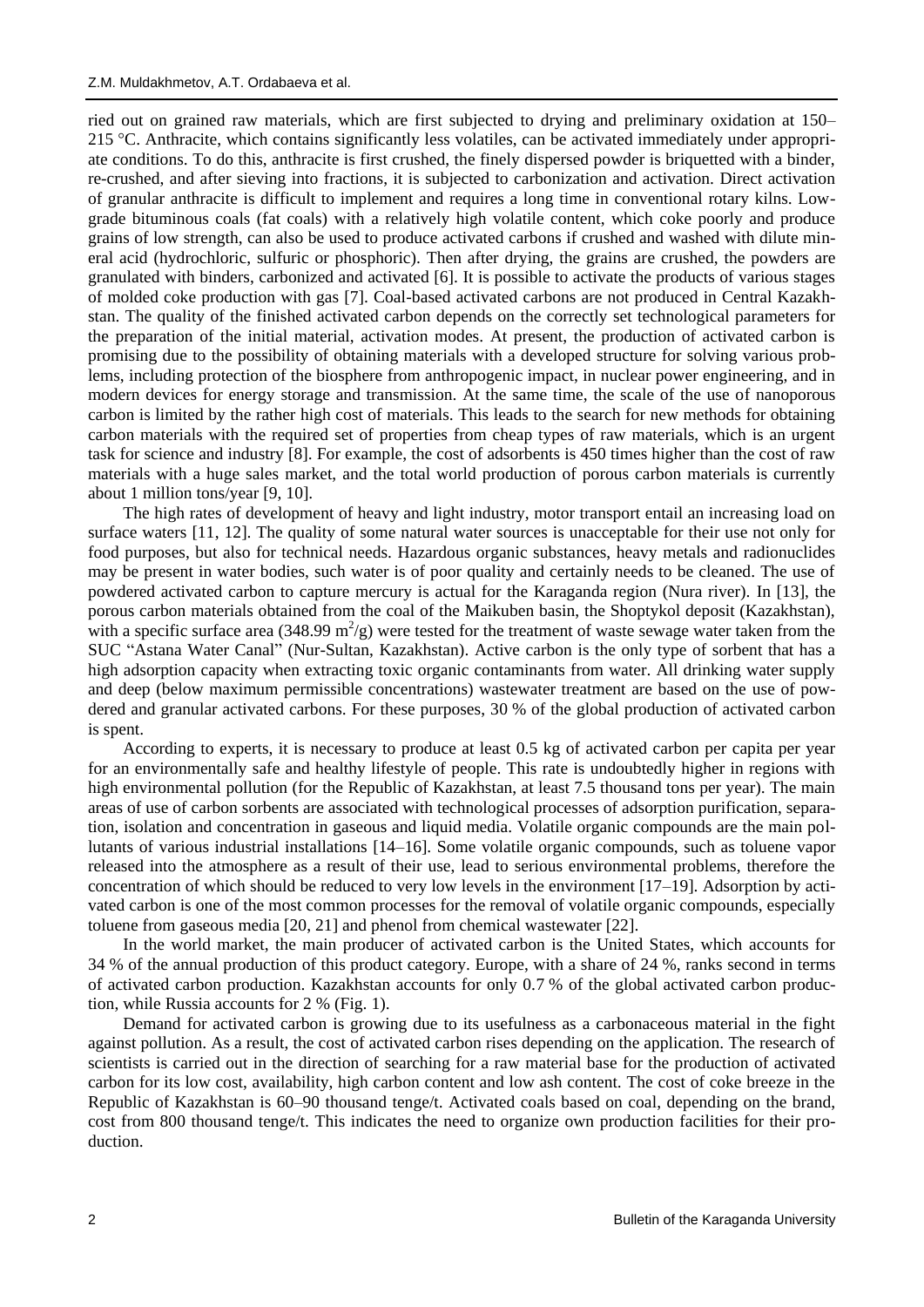

Figure 1. Share distribution of the annual production of activated carbon by country

The aim of the paper is to determine the possibility of using a low-value fraction of the coke production of "Euromet" LLP (Karaganda, Kazakhstan) as a feedstock for the production of carbon sorbents.

### *Experimental*

The object of the study was coke breeze of the 0–10 mm class, which was subjected to crushing and fractionation to a particle size of 2–5 mm. Activation of coke from Karaganda coal was carried out on a laboratory unit based on a high-temperature tube furnace with a maximum heating of 1100 °C and a quartz reactor. The amount of steam produced is controlled by the steam generator heater.

To work out the optimal conditions for obtaining active carbon, the feedstock was dried at a temperature of 120 °C for 3 hours, then 150–180 grams were loaded into the reactor, and, after connecting all systems, heating of the furnace was turned on. At 550–700 °C, the components absorbed during the quenching of coke are removed. At a temperature of 800  $^{\circ}$ C, steam is supplied to the reactor from the steam generator. After reaching the temperature of the set mode, activation continued for  $1-2$  hours, while the volatile substances condensed in the receiving flask cooled with water, and the resulting gases were removed carbon of the studied coke. The temperature at which the process of interaction of water vapor with the carbon of the coke under study begins was determined using GLC analysis on the "Crystallux 4000 M" (Research and Production Association "MetaKhrom", Russia) chromatograph. The relative average quadratic change in the output signal for a detector of an accident chromatograph "Crystallux 4000 M" is no more than 2 %. The accuracy of measurement results was estimated using a standard deviation ( $\delta$ ) according to [23, 24]. The correction factor T is 2.7760 for a 95 % level of reliability (trust probability) of a series of 5 measurements. To calculate the critical value F, the MS Excel program was used, where regression equations were obtained for the indicators: burnt, ash content, bulk density, sorption capacity for iodine and methylene blue, total pore volume for water, and structural strength.

250–300 g of dry coke with a grain size of 2–5 mm was placed in the reactor, the steam generator was turned on and, after boiling water, the furnace was turned on. Activation temperatures were 750, 800 and 850 °C. The set time for heating the oven to the set temperature was 10 minutes; the duration of activation was 60 and 120 minutes. At the end of the activation time, the heating and steam supply were stopped and, after the reactor cooled down, the yield of the obtained sorbent, the degree of burning, and bulk density were determined. The analysis of the obtained products was carried out according to the procedures [25].

### *Results and Discussion*

Table 1 shows the main indicators of coke breeze from "Euromet" LLP.

T a b l e 1

#### **Indicators of physico-chemical analysis of coke breeze from "Euromet" LLP**

| The name of indicators          | UM            | Medium      |
|---------------------------------|---------------|-------------|
| Mass fraction of carbon, $C^a$  | $\frac{0}{0}$ | upto $84$   |
| Ash content on dry state, $A^d$ | $\%$          | upto $18.0$ |
| Mass fraction of total moisture | $\%$          | upto $5.0$  |
| Structural strength of dry coke | $\%$          | $8 - 82$    |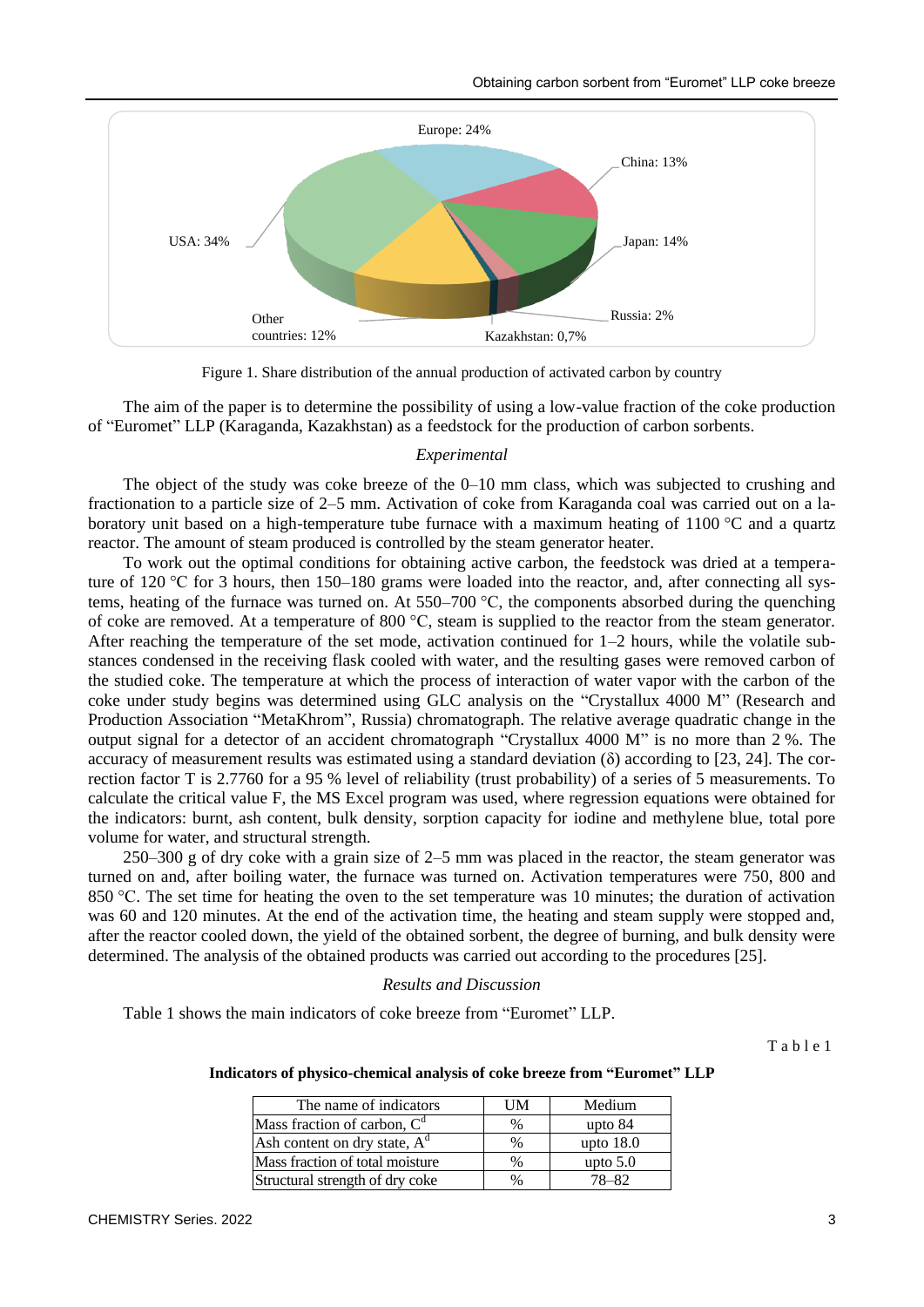According to the given parameters, coke breeze from the coals of "Euromet" LLP can be used as a raw material for the production of carbon sorbents. Table 2 shows the data and test results from the laboratory of "Coal Research and Development Center" LLP, characterizing the degree of coke activation for the "Euromet" LLP coals in terms of its burning, ash content, bulk density, total pore volume in water, iodine and methylene blue activity.

The boundaries of the confidence interval  $(\pm \Delta)$  of the measured characteristics of the "Euromet" LLP sorbent, determined taking into account the Student's criterion, are given in Tables 2 and 3.

Table 2

| The mode for sorbent obtaining |                              | Combustion loss, % | Ash content, %   | Bulk density, $g/dm^3$ |  |
|--------------------------------|------------------------------|--------------------|------------------|------------------------|--|
| $T, \degree C$                 | duration of activation, hour |                    |                  |                        |  |
| 750                            |                              | $20.71 \pm 0.63$   | $23.33 \pm 0.49$ | $330\pm4.5$            |  |
| 800                            |                              | $20.90 \pm 0.32$   | $24.04\pm0.50$   | $333\pm4.3$            |  |
| 800                            |                              | $22.00 \pm 0.42$   | $24.75 \pm 0.51$ | $335\pm4.2$            |  |
| 850                            |                              | $23.11 \pm 0.49$   | $25.78 \pm 0.54$ | $338\pm3.9$            |  |
| 850                            |                              | $34.76 \pm 0.49$   | $29.82 \pm 0.45$ | $339\pm3.8$            |  |

### **Conditions for obtaining and characteristics of the "Euromet" LLP sorbent**

## Table 3

## **Conditions for obtaining and characteristics of the «Euromet» LLP sorbent**

| The mode for sorbent<br>obtaining |                     | Sorption capacity  |                  | Total pore volume by          |                        |  |
|-----------------------------------|---------------------|--------------------|------------------|-------------------------------|------------------------|--|
| $T, \,^{\circ}C$                  | duration of activa- | for iodine, %      | Methylene blue,  | water, $\text{cm}^3/\text{g}$ | Structural strength, % |  |
| tion, hour                        |                     |                    | mg/g             |                               |                        |  |
| 750                               |                     | $22.50 \pm 0.41$   | $55 \pm 0.9$     | $0.5258 \pm 0.0102$           | $9.50 \pm 0.115$       |  |
| 800                               |                     | $23.05 \pm 0.53$   | $50 \pm 1.1$     | $0.3533 \pm 0.0089$           | $9.40 \pm 0.207$       |  |
| 800                               |                     | $24.20 \pm 0.58$   | $20 \pm 1.2$     | $0.5975 \pm 0.0081$           | $9.70 \pm 0.158$       |  |
| 850                               |                     | $25.50\pm0.60$     | $100 \pm 1.4154$ | $0.5711 \pm 0.0167$           | $9.60 \pm 0.207$       |  |
| 850                               |                     | $27.94^* \pm 0.63$ | $130 \pm 1.4$    | $0.7501^* \pm 0.0086$         | $9.80^* \pm 0.158$     |  |

For the сombustion loss index, the regression equation with different variations in the temperature and time modes of coal processing (Table 2) is described by the following equation:

$$
Y (computation loss) = 0.1244T + 9.32t - 92.34.
$$
 (1)

The coefficient of determination R-square is 0.83, the critical value F is 5.03, which is greater than the significance criterion F, equal to 0.16, which confirms the significance of the burn value from the mode of obtaining the sorbent. From equation (1) it follows that the amount of combustion loss increases linearly with increasing temperature and duration of the process.

The regression equation for the ash content index from the temperature and time modes of coal processing (Table 2) is described by the following equation:

$$
Y (ash content) = 0.030902T + 3.00523t - 3.923233. \tag{2}
$$

In this case, the value of R-square is 0.15, the critical value of  $F$  is 0.18, which is less than the significance criterion F, equal to 0.84, which indicates the significance of the value of the composition of the initial coal, but does not depend on the mode of its processing. Analysis of equations (2) shows that the ash content depends on the temperature and duration of the process, due to a decrease in the mass fraction of carbon.

The regression equation linking the obtained indicators for bulk density with different variations in the temperature and time modes of coal processing (Table 2) is as follows:

$$
Y \text{ (bulk density)} = 0.144T + 1.4t - 471.4. \tag{3}
$$

The value of the R-square is 0.03, and the critical value F 0.03 is less than the significance criterion F 0.96, which also indicates the significance of the value of the composition of the initial coal, but does not depend on the processing mode. An analysis of equation (3) shows that the bulk density value slightly depends on the process temperature and increases with the length of the processing time.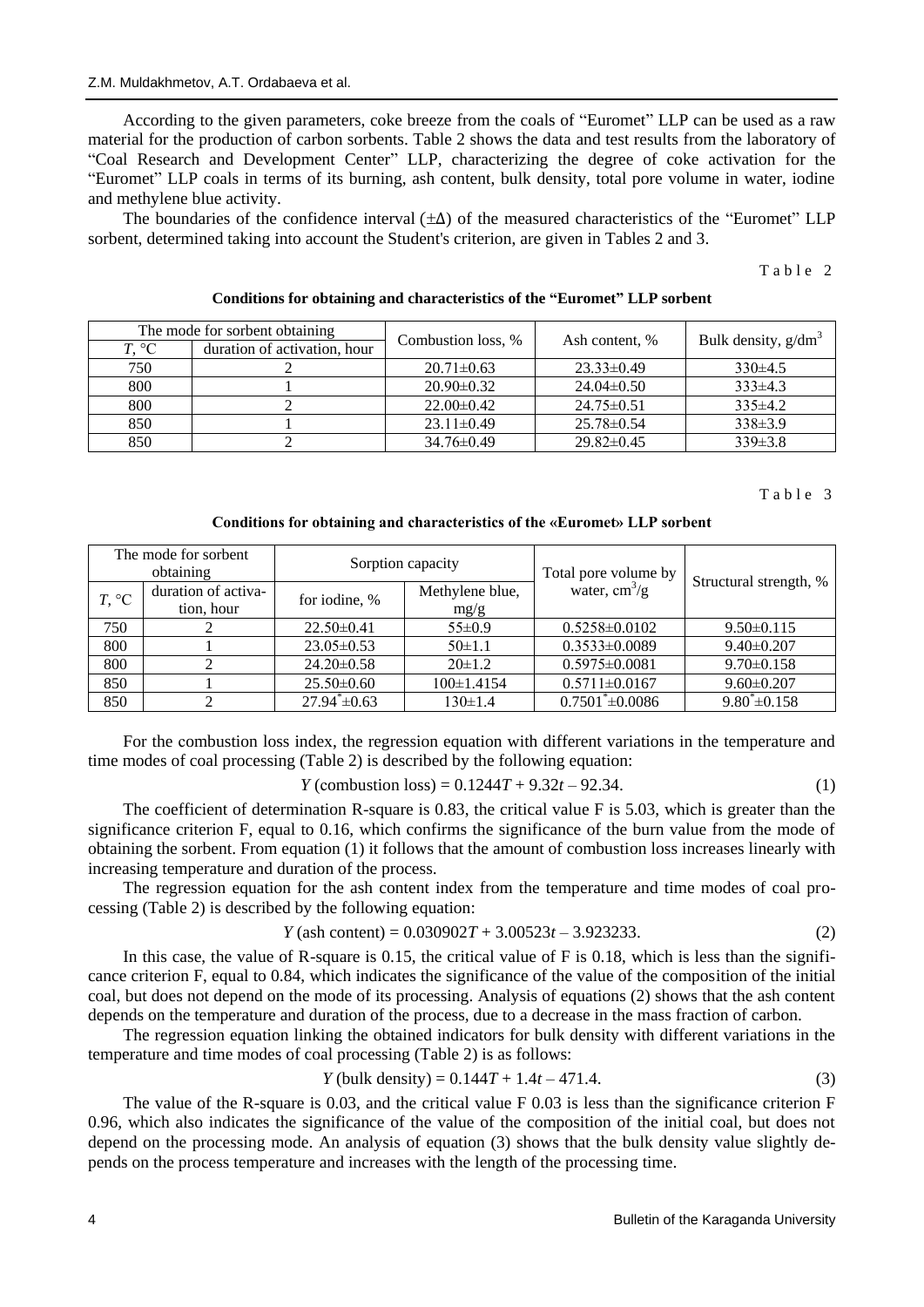A regression equation has been obtained that relates the obtained indicators for the iodine sorption capacity with different variations in the temperature and time modes of coal processing (Table 3):

$$
Y
$$
 (sorption capacity for iodine) =  $0.05332T + 1.938t - 21.652$ . (4)

The R-square value is 0.96, the critical value F 25.19 is greater than the significance criterion F 0.03, which indicates the significance of the indicator from the mode of obtaining the sorbent.

A regression equation was obtained that relates the obtained indicators for the sorption capacity for methylene blue with different variations in the temperature and time modes of coal processing (Table 3):

$$
Y (sorption capacity for methylene blue) = 0.8T + 13.33t - 598.333.
$$
 (5)

The value of the R-square is 0.53, the critical value F 1.36 is greater than the significance criterion F 0.46, which indicates the significance of the indicator from the mode of obtaining the sorbent.

A regression equation has been obtained that relates the obtained indicators for the total pore volume in water with different variations in the temperature and time regimes of coal processing (Table 3):

$$
Y (total pore volume by water) = 0.002666T + 0.228907t - 1.96583.
$$
 (6)

The R-square value is 0.93, the critical value F 13.68 is greater than the significance criterion F 0.06, which indicates the significance of the indicator from the mode of obtaining the sorbent.

A regression equation has been obtained that relates the obtained indicators for structural strength with different variations in the temperature and time modes of coal processing (Table 3):

*Y* (structural strength) =  $0.0032T + 0.246667t - 6.613333$ . (7)

The R-square value is 0.97, the critical value F 36.5 is greater than the significance criterion F 0.02, which indicates the significance of the indicator from the mode of obtaining the sorbent.

Equations (4–7) show that the contribution of temperature to the increase in sorption capacity is significant for the indicator of sorption capacity for iodine and methylene blue, and for indicators of the total pore volume for water and structural strength, which will allow us to conclude that macropores in the sorbent increase. The value of the sorption capacity for iodine increases with increasing temperature treatment, which is consistent with theoretical ideas about the process.

Methylene blue activity gives an idea of the AC surface formed by pores larger than 1.5 nm, since the indicator molecule is relatively large. Therefore, low activity indicators for iodine, which is adsorbed on the surface of pores with a diameter significantly more than 1 nm, and methylene blue are not an indicator of the low quality of the carbon sorbent [26]. With a large specific surface, the proportion of thin pores increases, which do not fit large molecules, for example, persistent organic pollutants such as phenols, aromatic and polyaromatic hydrocarbons, etc. The results of sorption activity for iodine (MRTU No6-16-1003-67) [27] and clarifying ability for methylene blue (GOST 4453–74) [28] showed that the optimal conditions for obtaining a sorbent from coke breeze are: temperature 850 °C and activation time 2 hours. Properties activated carbons depend on the choice of the appropriate raw material, method and activation conditions. At the same time, a number of conditions can affect certain properties. Thus, the number and distribution of pore sizes depend, in particular, on the nature of the raw material, the type and conditions of the activation process. The formation of gaseous products ( $H_2$ , CO, CO<sub>2</sub>, CH<sub>4</sub>) begins at a temperature of 670<sup>o</sup>C, which indicates the presence of water vapor with the carbon of coke breeze.

It is established that the exhaust gas contains hydrogen, carbon dioxide, methane and carbon monoxide. When carbon interacts with water vapor or carbon dioxide, the following reactions occur simultaneously (Equations 8–10):

$$
H_2O + C = CO + H_2 \qquad \Delta H = +117 \text{ kJ};
$$
\n(8)

$$
2H_2O + C = CO_2 + 2H_2 \qquad \Delta H = +75 \text{ kJ};
$$
\n(9)

$$
CO2 + C = 2CO \qquad \Delta H = +159 \text{ kJ}. \tag{10}
$$

Table 4 shows the composition of gases obtained during the activation of coke breeze of "Euromet" LLP.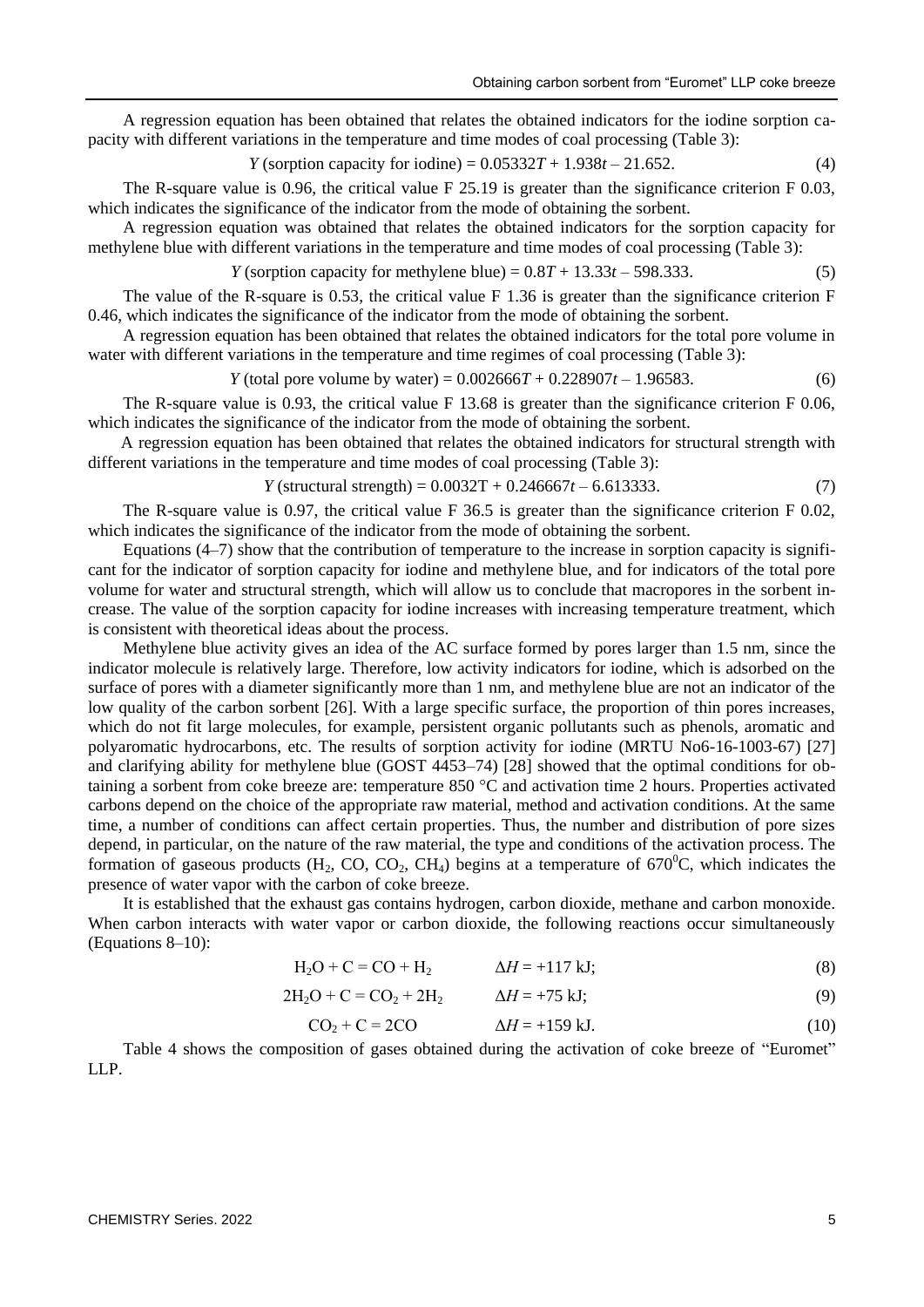### Table 4

|                 | Gas outlet mode  |              |                |              |                  |              |                  |              |
|-----------------|------------------|--------------|----------------|--------------|------------------|--------------|------------------|--------------|
| Gas             | $T, \,^{\circ}C$ | $\tau$ , min | $T, ^{\circ}C$ | $\tau$ , min | $T, \,^{\circ}C$ | $\tau$ , min | $T, \,^{\circ}C$ | $\tau$ , min |
|                 | 670              | 120          | 750            | 120          | 800              | 120          | 850              | 120          |
| H <sub>2</sub>  | 50.33            |              | 55.23          |              | 59.08            |              | 53.7             |              |
| O <sub>2</sub>  |                  |              |                |              |                  |              |                  |              |
| $\rm N_2$       | 0.780            |              | 0.80           |              | 0.95             |              | 0.95             |              |
| CO <sub>2</sub> | 18.90            |              | 20.40          |              | 15.43            |              | 10.74            |              |
| CH <sub>4</sub> | 3.35             |              | 3.05           |              | 3.38             |              | 0.89             |              |
| CO              | 17.42            |              | 20.52          |              | 21.16            |              | 33.72            |              |

#### **The composition of the gas obtained during the activation of "Euromet" LLP coke breeze**

Thus, a carbon sorbent with a high adsorbing property was obtained as a result of the high-temperature process of activation of coke breeze with water vapor on the basis of "Euromet" LLP (Karaganda, Kazakhstan) coal.

### *Сonclusions*

Physical and chemical analyzes showed that a sample of coke breeze from «Euromet» LLP (Karaganda, Kazakhstan) is a highly active carbonaceous material with a high carbon and low ash content. The optimal technological parameters for obtaining carbon sorbents from screenings of coke production at a laboratory facility (temperature  $850^{\circ}$ C and activation time 2 hours) were established. The conditions for coke breeze activation and characteristics (combustion loss, ash content, bulk density, total pore volume in water and activity in terms of iodine and methylene blue) of the obtained sorbent were determined.

### *Acknowledgements*

The study was funded by the Science Committee of the Ministry of Education and Science of the Republic of Kazakhstan under program No. BR10965230.

#### References

1 Imran Ali, Mohd. Asim. Low cost adsorbents for the removal of organic pollutants from wastewater / Imran Ali, Mohd. Asim, Tabrez A.Khan. // Journal of Environmental Management. — 2012. — Vol. — 113. — P. 170–183. <https://doi.org/10.1016/j.jenvman.2012.08.028>

2 Sabino De Gisi, GiusyLofrano. Characteristics and adsorption capacities of low-cost sorbents for wastewater treatment: A review / Sabino De Gisi, GiusyLofrano, Mariangela Grassi, Michele Notarnicola // Sustainable Materials and Technologies. — 2016. — Vol. 9. — P. 10–40[. https://doi.org/10.1016/j.susmat.2016.06.002](https://doi.org/10.1016/j.susmat.2016.06.002)

3 Geoffrey S. Simatea. Coal-based adsorbents for water and wastewater treatment / Geoffrey S.Simatea, Nthabiseng Maledia, AoyiOchiengc, SehliseloNdlovua, Jun Zhangd, Lubinda F. Walubitae // Journal of Environmental Chemical Engineering. — 2016. — Vol. 4, No. 2. — P. 2291–2312.<https://doi.org/10.1016/j.jece.2016.03.051>

4 Еремин И.В. Марочный состав углей и их рациональное использование / И.В. Еремин, Т.М. Броновец. — М.: Недра, 1994. — 268 с.

- 5 Камнева А.И. Химия горючих ископаемых / А.И. Камнева. M.: Химия, 1974. 271 с.
- 6 Штах Э. Петрология углей / Э. Штах, М.Т. Маковский, М. Тейхмоллер. М.: Мир, 1973. С. 54–96.
- 7 Кельцев Н.В. Основы адсорбционной техники / Н.В. Кельцев. M.: Химия, 1984. 592 с.

8 Хабибуллин Е.Р. Комплексное исследование каменных углей Кузбасса ряда метаморфизма / Е.Р. Хабибуллин, З.Р. Исмагилов, Н.В. Журавлева, С.А. Созинов, С.Ю. Лырщиков, Р.И. Фурега, Л.М. Хицова, Р.Р. Потокина // VII Международный Российско-Казахстанский симпозиум «Углехимия и экология Кузбасса». — Кемерово: ФИЦ УУХ СО РАН, 2018. — С. 99.

9 Ермагамбет Б.Т. Электрофизические свойства и теплоемкость сланца Кендырлыкского месторождения / Б.Т. Ермагамбет, Б.K. Касенов, Н.У. Нургалиев, М.А. Набиев, Ж.М. Касенова, М.К. Казанкапова, А.М. Зикирина // Химия твердого топлива. — 2018. — № 1. — С. 68–72.<https://doi.org/10.7868/S0023117718010127>

10 Ермагамбет Б.Т. Получение адсорбента из горючего сланца Кендырлыкского месторождения / Б.Т. Ермагамбет, Б.К. Касенов, Н.У. Нургалиев, М.К. Казанкапова, Ж.М. Касенова, А.М. Зикирина // Химия твердого топлива. — 2018. — № 5. — С. 27–32[. https://doi.org/10.1134/S0023117718050043](https://doi.org/10.1134/S0023117718050043)

11 Берлинтейгер Е.С. Изучение основных видов загрянений водных ресурсов Кузбасса / Е.С. Берлинтейгер // Международный журнал прикладных и фундаментальных исследований. — 2013. — № 11–1. — С. 55.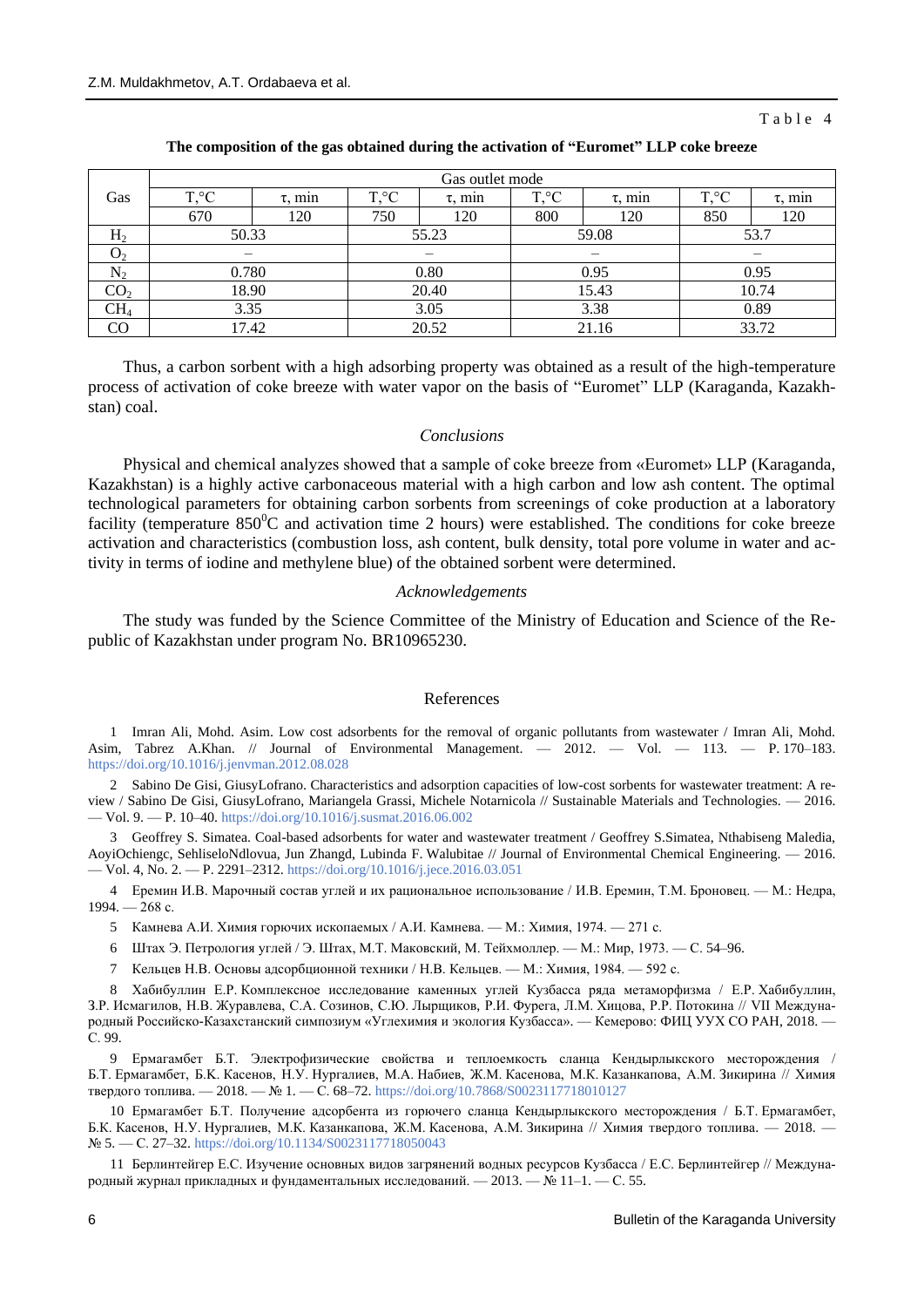12 Wang Guofa. Intelligent and ecological coal mining as well as clean utilization technology in China: Review and prospects / Wang Guofa, Xu Yongxiang, Ren Huaiwei // International Journal of Mining Science and Technology. — 2018. — Vol. 9. — P. 54– 62.<https://doi.org/10.1016/j.ijmst.2018.06.005>

13 Ермагамбет Б.Т. Электрофизические свойства и теплоемкость пористо-углеродного материала из угля Майкубенского бассейна / Б.Т. Ермагамбет, Б.K. Касенов, М.К. Казанкапова, Н.У. Нургалиев, Ж.М. Касенова, Е.Е. Куанышбеков, А.Т. Наурызбаева // Химия твердого топлива. — 2020. — № 3. — С. 61–67. <https://doi.org/10.31857/S0023117720030032>

14 Singh K. Biofiltration of toluene using wood charcoal as the biofilter media / Singh K., Singh R.S., Rai B.N. and Upadhyay S.N. // Bioresource Technology. — 2010. — Vol. 101, No. 11. — P. 3947–3951. [https://doi.org/10.1016/](https://doi.org/10.1016/j.biortech.2010.01.025) [j.biortech.2010.01.025](https://doi.org/10.1016/j.biortech.2010.01.025)

15 Mathur A.K. Combined removal of BTEX in air steam by using mixture of sugar cane bagasse, compost and GAC as biofilter media / A.K. Mathur, C.B. Majumber, S. Chatterjee // Journal of Hazardous Materials. — 2007. — Vol. 148, No. 1-2. — P. 64–74.<https://doi.org/10.1016/j.jhazmat.2007.02.030>

16 Farhadian M. In situ bioremediation of monoaromatic pollutants in groundwater: a review / M. Farhadian, C. Vachelard, D. Duchez, C. Larroche // Bioresource Technology. — 2008. — Vol. 99, No. 13. — P. 5296–5308. <https://doi.org/10.1016/j.colsurfa.2009.10.025>

17 Su F. Adsorption of benzene, toluene, ethylbenzene and pxylene by NaOCl — oxidized carbon nanotubes / Su F., Lu C., and Hu S. // Colloids and Surfaces A. — 2010. — Vol. 353, No. 1. — P. 83–91[. https://doi.org/10.1016/j.colsurfa.2009.10.025](https://doi.org/10.1016/j.colsurfa.2009.10.025)

18 Nourmoradi H. Removal of benzene, toluene, ethylbenzene and xylene (BTEX) from aqueous solutions by montmorillonite modified with nonionic surfactant: equilibrium, kinetic and thermodynamic study / Nourmoradi H., Nikaeen M. and Nejad M.H. // Chemical Engineering Journal. — 2012. — Vol. 191. — P. 341–348[. https://doi.org/10.1016/j.cej.2012.03.029](https://doi.org/10.1016/j.cej.2012.03.029)

19 Yang C. nBiomass accumulation and control strategies in gas biofiltration / Yang C., Chen H., Zeng G., Yu G. and Luo S. // Biotechnology Advances. — 2010. — Vol. 28, No. 4. — P. 531–540[. https://doi.org/10.1016/j.biotechadv.2010.04.002](https://doi.org/10.1016/j.biotechadv.2010.04.002)

20 Pei J. Determination of adsorption isotherm and diffusion coefficient of toluene on activated carbon at low concentrations / Pei J. and Zhang J.S. // Building and Environment. — 2012. — Vol. 48. — P. 66–76[. https://doi.org/10.1016/j.buildenv.2011.08.005](https://doi.org/10.1016/j.buildenv.2011.08.005)

21 Kim K.D., Effect of thin hydrophobic films for toluene adsorption and desorption behavior on activated carbon fiber under dry and humid conditions / Kim K. D., Park E. J., Seo H. O., Jeong M.G., Kim Y.D. and Lim D.C. // Chemical Engineering Journal. — 2012. — Vol. 200–202. — P. 133–139[. https://doi.org/10.1016/j.cej.2012.06.044](https://doi.org/10.1016/j.cej.2012.06.044)

22 Тамаркина Ю.В. Адсорбция фенола активированными углями на основе ископаемых углей разной степени метаморфизма / Тамаркина Ю.В., Анищенко В.Н., Редько А.Н., Кучеренко В.А. // Химия твердого топлива. — 2021. — № 3. — С. 3– 11.<https://doi.org/10.31857/S0023117721030105>

23 Акегян Т.А. Основы теории ошибок / Т.А. Акегян. — М.: Наука, 1972. — 170 с.

24 Гордон А. Спутник химика / А. Гордон, Р. Форд. — М.: Наука, 1976. — 541 с.

25 Колышкин Д.А. Активные угли. Свойства и методы испытаний / Д.А. Колышкин, К.К. Михайлова. — М.: Химия,  $1972. - C. 52 - 54.$ 

26 Кинле Х. Активные угли и их промышленное применение / Х. Кинле, Э. Бадер. — Л.: Химия, 1984. — 216 с.

27 МРТУ № 6-16-1003-67. Активные угли. Методы испытаний. Метод определения сорбционной активности по йоду.

28 ГОСТ 4453-74. Уголь активный осветляющий древесный порошкообразный. Технические условия. — Взамен ГОСТ 4453-48; Введ. с 01.01.76 по 01.01.96. — М.: Изд-во стандартов, 1993. — 23 с.

> З.М. Молдахметов, А.Т. Ордабаева, М.Г. Мейрамов, А.М. Ғазалиев, Ж.С. Шайкенова, Г.К. Mұқышева, Т.С. Животова

## **«Евромет» ЖШС Кокс ұнтағынан көміртекті сорбент алу**

Жұмыста «Евромет» ЖШС (Қарағанды қ.) кокс ұнтағынан үлгісін физика-химиялық талдау нәтижелері келтірілген, ол құрамында көміртегі жоғары, ұшпа және күлділігі төмен көміртекті материал болып табылады. Көміртекті сорбенттер Қарағанды облысының кокс-химия өндірісінің карбонизацияланған материалдарының аз ликвидті фракцияларынан бу-газды активтендіру әдісімен алынды. Қалдықтарды пайдаланудың маңызды артықшылығы (ұсақтауға және 2–5 мм-ге дейін фракциялауға ұшыраған 0–10 мм класты кокс ұсақтары) технологиялық процестен экологиялық зиянды заттардың көп мөлшері (фенолдар, крезолдар, газ тәрізді шығарындылар және т.б.) шығарылатын карбонизацияның энергияны ысырап ететін сатысын алып тастау болып табылады. Аз ликвидті кокс ұнтағынан сорбент алудың оңтайлы шарттары активтендіру уақыты 2 сағат болған кезде 850 °С температура болып табылады. Көміртегі сорбенттерінің физика-химиялық қасиеттері (күл, сусымалы тығыздық, йод және метилен көк бойынша сорбциялық сыйымдылық, су бойынша кеуектердің жиынтық көлемі) анықталды.

*Кілт сөздер:* кокстыұсақ-түйек, көмір, сорбенттер, активтендіру, сорбциялықсыйымдылық, күлділік, күйдіру, үйілмелітығыздық.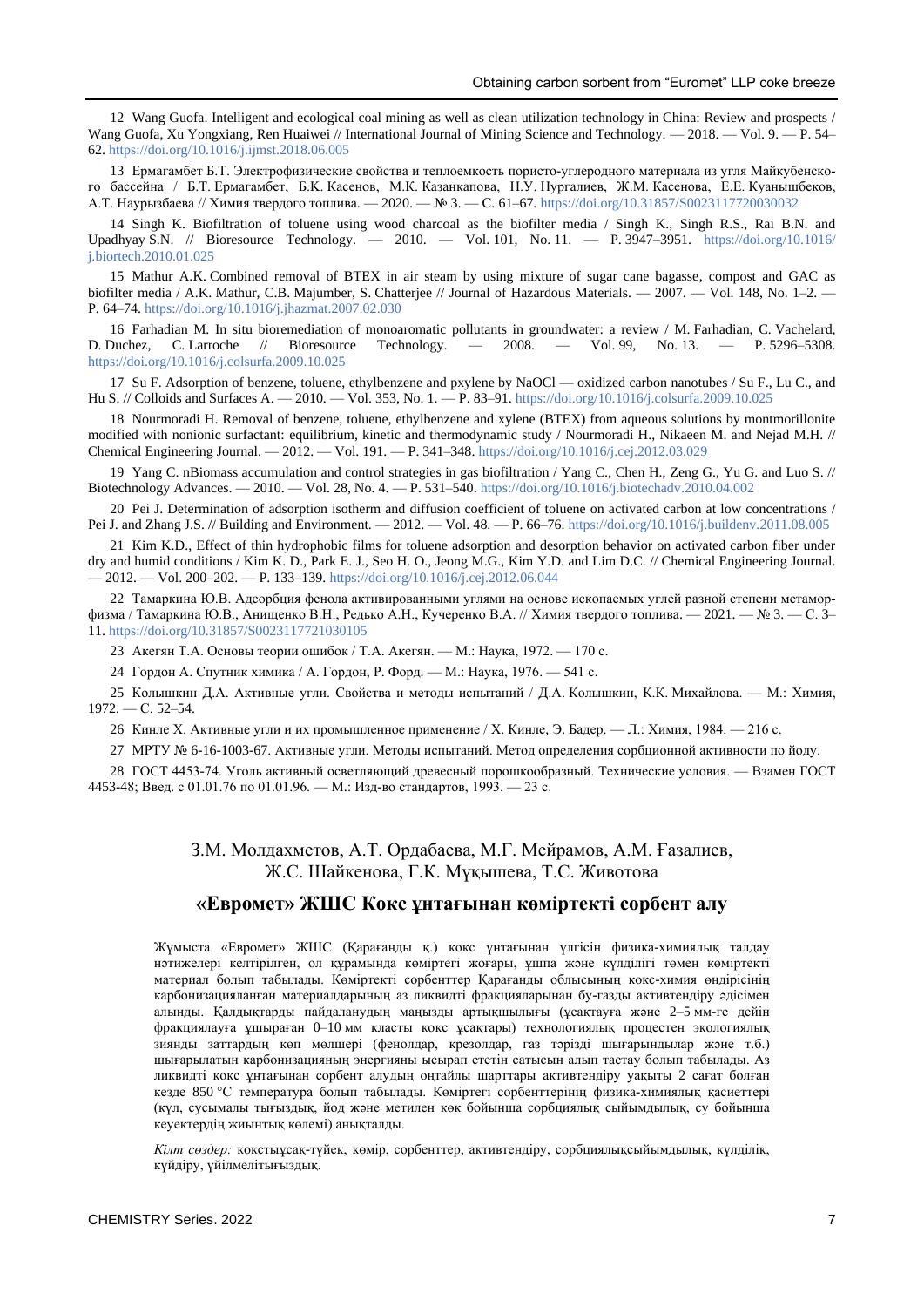# З.М. Мулдахметов, А.Т. Ордабаева, М.Г. Мейрамов, А.М. Газалиев, Ж.С. Шайкенова, Г.К. Мукушева, Т.С. Животова

## **Получение углеродного сорбента из коксовой мелочи ТОО «Евромет»**

В работе приведены результаты физико-химического анализа образца коксовой мелочи ТОО «Евромет» (г. Караганда), представляющего собой углеродистый материал с высоким содержанием углерода, отсутствием летучих веществ и низкой зольностью. Углеродные сорбенты были получены из малоликвидных фракций карбонизованных материалов коксохимического производства Карагандинской области методом парогазовой активации. Важным преимуществом использования отсевов (коксовая мелочь класса 0–10 мм, которая подвергалась дроблению и фракционированию до крупности 2–5 мм) является исключение из технологического процесса энергозатратной стадии карбонизации, при которой выделяется большое количество экологически вредных веществ (фенолы, крезолы, газообразные выбросы и т.д.). Оптимальными условиями получения сорбента из малоликвидной коксовой мелочи являются температура 850°С при времени активации 2 часа. Определены физико-химические свойства (зольность, насыпная плотность, сорбционная емкость по йоду и по метиленовому голубому, суммарный объем пор по воде) углеродных сорбентов.

*Ключевые слова:* коксовая мелочь, угли, сорбенты, активация, сорбционная емкость, зольность, обгар, насыпная плотность.

## References

1 Ali, I., Asim, M., AKhan, T. (2012). Low cost adsorbents for the removal of organic pollutants from wastewater. *Journal of Environmental Management*, 113, 170–183.<https://doi.org/10.1016/j.jenvman.2012.08.028>

2 De Gisi, S., Lofrano, G., Grassi, M., & Notarnicola, M. (2016). Characteristics and adsorption capacities of low-cost sorbents for wastewater treatment: A review. *Sustainable Materials and Technologies*, 9, 10–40[. https://doi.org/10.1016/j.susmat.2016.06.002](https://doi.org/10.1016/j.susmat.2016.06.002)

3 Simatea, G.S., Maledia, N., Ochiengc, A., Ndlovua, S., Zhangd, J., & Walubitae, L.F. (2016). Coal-based adsorbents for water and wastewater treatment. *Journal of Environmental Chemical Engineering, 4(2)*, 2291–2312. <https://doi.org/10.1016/j.jece.2016.03.051>

4 Yeremin, I.V., & Bronovets, T.M. (1994). Marochnyy sostav ugley i ikh ratsional'noye ispol'zovaniye [Grade composition of coals and their rational use]. Moscow: Nedra [in Russian].

- 5 Kamneva, A.I. (1974). Khimiia goriuchikh iskopaemykh [Chemistry of fossil fuels]. Moscow: Chemistry [in Russian].
- 6 Shtakh, E., Makovsky, M.T., & Teykhmolleridr M. (1973) Petrologiia uglei [Petrology of coals]. Moscow: Mir [in Russian].

7 Kel'tsev, N.V. (1984). Osnovy adsorbtsionnoy tekhniki [Fundamentals of adsorption technology]. Moscow: Khimiia [in Russian].

8 Xabibullin, E.R., Ismagilov, Z.R., Zhuravleva, N.V., Sozinov, S.A., Ly`rshhikov, S.Yu., Furega,, R.I., Xiczova, L.M., & Potokina, R.R. (2018). Kompleksnoe issledovanie kamenny`x uglej Kuzbassa ryada metamorfizma [Comprehensive study of coals of Kuzbass of a series of metamorphism]. VII Mezhdunarodny`j Rossijsko-Kazaxstanskij simpozium «Ugleximiya i e`kologiya Kuzbassa», Kemerovo: FICz UUX SO RAN. 99.

9 Ermagambet, B.T., Kasenov, B.K., Nurgaliev, N.U., Nabiev, M.A., Kasenova, Zh.M., Kazankapova, M.K., & Zikirina, A.M. (2018). E`lektrofizicheskie svojstva I teploemkost` slancza Kendy`rly`kskogo mestorozhdeniya [Electrophysical properties and heat capacity of shale from the Kendyrlyk deposit]. *Ximiya tverdogo topliva*, 1, 68–72.<https://doi.org/10.7868/S0023117718010127>

10 Ermagambet, B.T., Kasenov, B.K., Nurgaliev, N.U., Kazankapova, M.K., Kasenova, Zh.M., & Zikirina, A.M. (2018). Poluchenie adsorbenta iz goryuchego slancza Kendy`rly`kskogo mestorozhdeniya [Obtaining an adsorbent from oil shale of the Kendyrlyk deposit]. *Ximiya tverdogo topliva,* 5, 27–32. <https://doi.org/10.1134/S0023117718050043>

11 Berlinteyger, Ye.S. (2013). Izucheniye osnovnykh vidov zagryaneniy vodnykh resursov Kuzbassa. *Mezhdunarodnyy zhurnal prikladnykh I fundamental'nykh issledovaniy, 11-1*, 55 [in Russian].

12 Wang, G., Xu, Y., & Huaiwei, R. (2018). Intelligent and ecological coal mining as well as clean utilization technology in China: Review and prospects. *International Journal of Mining Science and Technology*, (9), 54–62. <https://doi.org/10.1016/j.ijmst.2018.06.005>

13 Ermagambet, B.T., Kasenov, B.K., Kazankapova, M.K., Nurgaliev, N.U., Kasenova, Zh.M., Kuany`shbekov, E.E., & Naury`zbaeva, A.T. (2020). E`lektro fizicheskie svojstva I teploemkost` poristo-uglerodnogo materiala iz uglya Majkubenskogo bassejna. *Ximiya tverdogo topliva.* 3, 61–67.<https://doi.org/10.31857/S0023117720030032>

14 Singh, K., Singh, R.S., Rai, B.N., & Upadhyay, S.N. (2010). Biofiltration of toluene using wood charcoal as the biofilter media. *Bioresource Technology,* 101(11), 3947–3951.<https://doi.org/10.1016/j.biortech.2010.01.025>

15 Mathur, A.K., Majumber, C. B., & Chatterjee, S. (2007). Combined removal of BTEX in air steam by using mixture of sugar cane bagasse, compost and GAC as biofilter media. *Journal of Hazardous Materials. 148(1-2)*, 64–74. <https://doi.org/10.1016/j.jhazmat.2007.02.030>